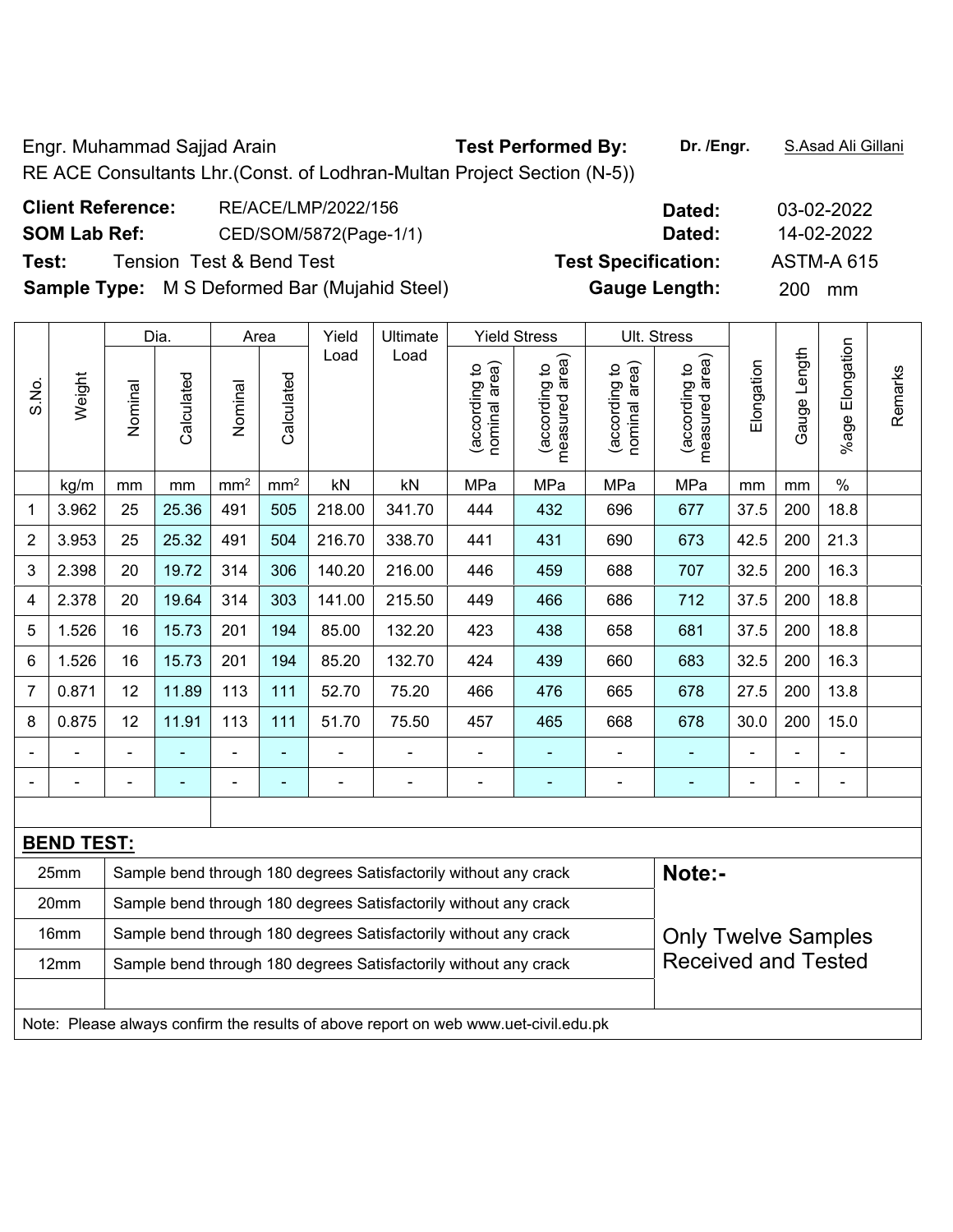Nadeem Mushtaq **Test Performed By:** Dr. /Engr. **Burhan Sharif** Burhan Sharif

Senior civil Engr. National Management Foundation.(Const. Of Female Hostel-6 Building At LUMS)

| <b>Client Reference:</b> |            | NMF/GM/F-62                         |                            | <b>SOM Lab</b><br>Ref: | 5867 (Page-<br>1/1) |
|--------------------------|------------|-------------------------------------|----------------------------|------------------------|---------------------|
| Dated:                   | 11-02-2022 |                                     |                            | Dated:                 | 14-02-2022          |
| Test:                    |            | <b>Tension Test &amp; Bend Test</b> | <b>Test Specification:</b> | ASTM-A-615             |                     |
| <b>Gauge Length:</b>     |            | <i>inch</i>                         | <b>Sample Type:</b>        | Deformed Bar           |                     |

|                |                   |                                                                  | Dia.       |                 | Area                     | Yield          | Ultimate                                                                            |                                | <b>Yield Stress</b>             |                                | Ult. Stress                     |                |                |                       |         |
|----------------|-------------------|------------------------------------------------------------------|------------|-----------------|--------------------------|----------------|-------------------------------------------------------------------------------------|--------------------------------|---------------------------------|--------------------------------|---------------------------------|----------------|----------------|-----------------------|---------|
| S.No.          | Weight            | Nominal                                                          | Calculated | Nominal         | Calculated               | Load           | Load                                                                                | nominal area)<br>(according to | (according to<br>measured area) | nominal area)<br>(according to | measured area)<br>(according to | Elongation     | Gauge Length   | Elongation<br>$%$ age | Remarks |
|                | Ib/ft             | $\#$                                                             | in         | in <sup>2</sup> | in <sup>2</sup>          | Tons           | Tons                                                                                | psi                            | psi                             | psi                            | psi                             | in             | in             | $\%$                  |         |
| 1              | 1.512             | 6                                                                | 0.752      | 0.44            | 0.444                    | 16.48          | 20.69                                                                               | 82620                          | 81880                           | 103720                         | 102790                          | 1.00           | 8.0            | 12.5                  |         |
| $\overline{2}$ | 1.510             | 6                                                                | 0.752      | 0.44            | 0.444                    | 16.36          | 20.66                                                                               | 82010                          | 81270                           | 103570                         | 102640                          | 1.20           | 8.0            | 15.0                  |         |
| 3              | 0.672             | 4                                                                | 0.501      | 0.20            | 0.197                    | 7.24           | 9.25                                                                                | 79810                          | 81030                           | 101960                         | 103510                          | 1.00           | 8.0            | 12.5                  |         |
| 4              | 0.667             | 4                                                                | 0.500      | 0.20            | 0.196                    | 7.19           | 9.19                                                                                | 79250                          | 80870                           | 101390                         | 103460                          | 1.00           | 8.0            | 12.5                  |         |
|                |                   | Ē,                                                               | ä,         | ä,              | ä,                       | ä,             | ä,                                                                                  | $\blacksquare$                 | ÷,                              | $\blacksquare$                 |                                 | ä,             | ÷,             | L,                    |         |
|                | ÷                 | $\blacksquare$                                                   | ä,         | $\blacksquare$  | ۰                        | $\blacksquare$ | $\blacksquare$                                                                      | $\blacksquare$                 | $\blacksquare$                  | $\blacksquare$                 | ۰                               | L.             | $\blacksquare$ | $\blacksquare$        |         |
|                |                   |                                                                  |            | $\blacksquare$  | $\blacksquare$           |                | $\blacksquare$                                                                      | $\blacksquare$                 |                                 | $\blacksquare$                 | ۰                               | Ē,             | $\blacksquare$ | L,                    |         |
|                |                   |                                                                  |            | $\blacksquare$  |                          |                |                                                                                     |                                |                                 |                                |                                 |                | $\blacksquare$ | L,                    |         |
|                |                   |                                                                  |            | $\blacksquare$  |                          |                |                                                                                     |                                |                                 |                                |                                 | $\blacksquare$ | $\blacksquare$ | $\blacksquare$        |         |
|                |                   | ٠                                                                | ۰          | ۰               | $\overline{\phantom{0}}$ |                | $\overline{a}$                                                                      | $\overline{\phantom{0}}$       | $\overline{\phantom{0}}$        | ۰                              |                                 | $\blacksquare$ | $\blacksquare$ | ÷                     |         |
|                |                   |                                                                  |            |                 |                          |                |                                                                                     |                                |                                 |                                |                                 |                |                |                       |         |
|                | <b>BEND TEST:</b> |                                                                  |            |                 |                          |                |                                                                                     |                                |                                 |                                |                                 |                |                |                       |         |
|                | #6                |                                                                  |            |                 |                          |                | Sample bend through 180 degrees Satisfactorily without any crack                    |                                |                                 |                                | Note:-                          |                |                |                       |         |
|                | #4                | Sample bend through 180 degrees Satisfactorily without any crack |            |                 |                          |                |                                                                                     |                                |                                 |                                |                                 |                |                |                       |         |
|                |                   |                                                                  |            |                 |                          |                |                                                                                     |                                |                                 |                                | <b>Only Six Samples</b>         |                |                |                       |         |
|                |                   |                                                                  |            |                 |                          |                |                                                                                     |                                |                                 |                                | <b>Received and Tested</b>      |                |                |                       |         |
|                |                   |                                                                  |            |                 |                          |                |                                                                                     |                                |                                 |                                |                                 |                |                |                       |         |
|                |                   |                                                                  |            |                 |                          |                | Note: Please always confirm the results of above report on web www.uet-civil.edu.pk |                                |                                 |                                |                                 |                |                |                       |         |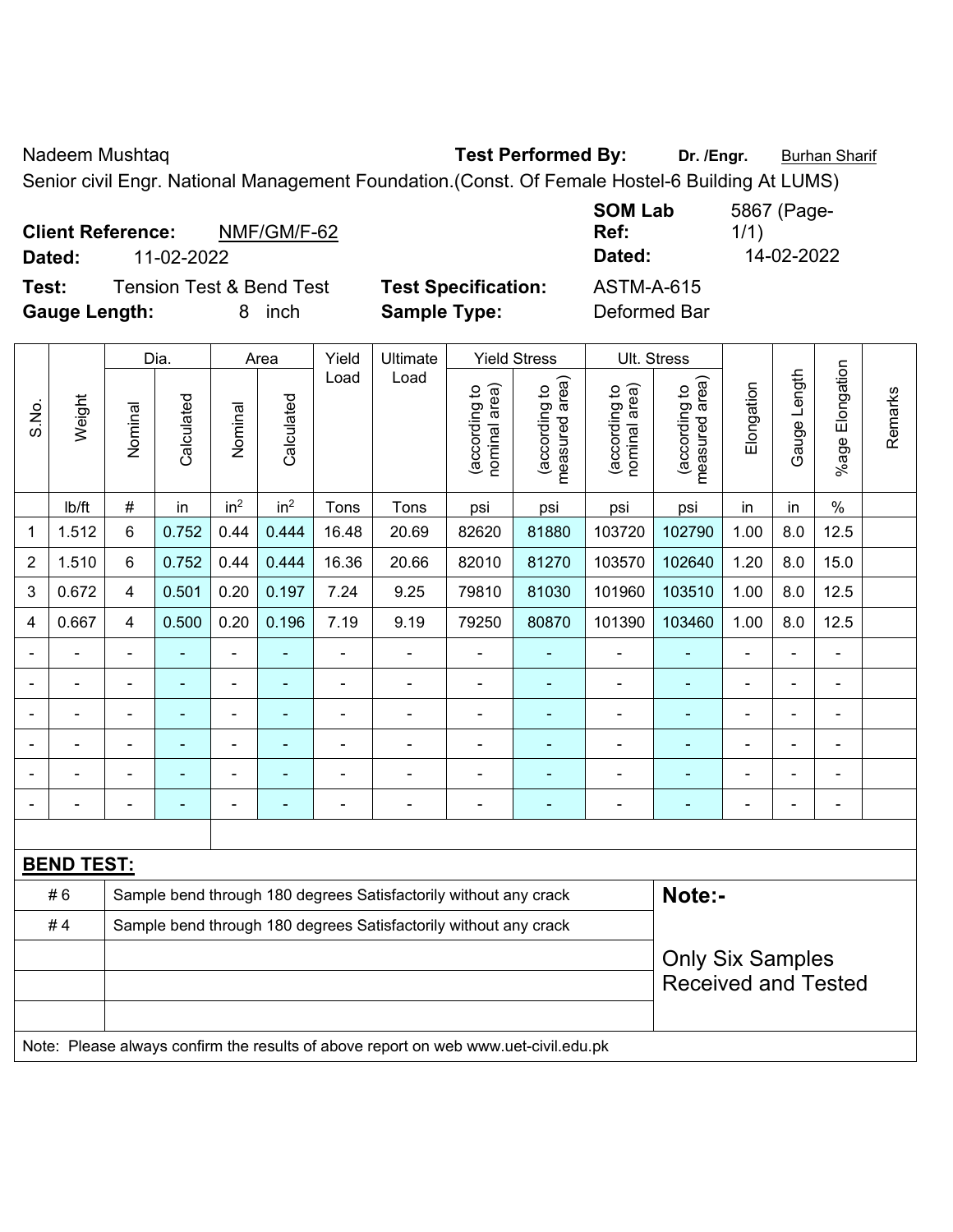Lahore.

## **Client Reference:** Nil

**Dated:** 14-02-2022 **Dated:** 14-02-2022

**Test:** Tension Test & Bend Test **Test Specification:** ASTM-A-615 **Gauge Length:** 8 inch **Sample Type:** Deformed Bar (Kamran Steel)

5868 (Page-1/1)

**SOM Lab Ref:** 

|                          |                   |                | Dia.           |                 | Area            | Yield          | Ultimate                                                                            |                                | <b>Yield Stress</b>             |                                | Ult. Stress                     |                          |                          |                 |         |
|--------------------------|-------------------|----------------|----------------|-----------------|-----------------|----------------|-------------------------------------------------------------------------------------|--------------------------------|---------------------------------|--------------------------------|---------------------------------|--------------------------|--------------------------|-----------------|---------|
| S.No.                    | Weight            | Nominal        | Calculated     | Nominal         | Calculated      | Load           | Load                                                                                | nominal area)<br>(according to | measured area)<br>(according to | nominal area)<br>(according to | measured area)<br>(according to | Elongation               | Gauge Length             | %age Elongation | Remarks |
|                          | Ib/ft             | $\#$           | in             | in <sup>2</sup> | in <sup>2</sup> | Tons           | Tons                                                                                | psi                            | psi                             | psi                            | psi                             | in                       | in                       | $\%$            |         |
| 1                        | 2.580             | 8              | 0.982          | 0.79            | 0.758           | 23.96          | 33.33                                                                               | 66880                          | 69700                           | 93060                          | 96990                           | 1.70                     | 8.0                      | 21.3            |         |
| $\overline{2}$           | 2.602             | 8              | 0.987          | 0.79            | 0.765           | 24.31          | 33.64                                                                               | 67870                          | 70090                           | 93910                          | 96980                           | 1.60                     | 8.0                      | 20.0            |         |
|                          |                   | $\blacksquare$ | ÷              | $\blacksquare$  | ÷,              | $\blacksquare$ | $\blacksquare$                                                                      |                                | $\blacksquare$                  | ÷                              |                                 | ۰                        | $\blacksquare$           | $\blacksquare$  |         |
|                          |                   |                | $\blacksquare$ | $\blacksquare$  | $\blacksquare$  | $\blacksquare$ | $\blacksquare$                                                                      | $\blacksquare$                 | $\blacksquare$                  | $\blacksquare$                 | $\blacksquare$                  |                          |                          | $\blacksquare$  |         |
|                          |                   |                |                | ۰               | $\overline{a}$  |                |                                                                                     |                                |                                 | ÷                              |                                 |                          |                          | $\blacksquare$  |         |
|                          |                   | $\blacksquare$ | ä,             | ۰               | ÷               | $\blacksquare$ | $\overline{a}$                                                                      | $\blacksquare$                 | ÷                               | ÷                              | $\blacksquare$                  | -                        | $\blacksquare$           |                 |         |
| $\overline{\phantom{0}}$ |                   | $\blacksquare$ | ۰              | ۰               | ٠               | $\blacksquare$ | ۰                                                                                   | $\overline{\phantom{0}}$       | $\overline{a}$                  | $\blacksquare$                 | $\blacksquare$                  | $\blacksquare$           | $\blacksquare$           | $\blacksquare$  |         |
|                          |                   | $\blacksquare$ | $\blacksquare$ | $\blacksquare$  | ۰               | $\blacksquare$ | $\blacksquare$                                                                      | $\blacksquare$                 | ٠                               | ä,                             | $\blacksquare$                  | ۳                        | $\blacksquare$           | $\blacksquare$  |         |
|                          |                   |                |                | ÷               |                 |                |                                                                                     |                                |                                 | ÷                              |                                 |                          |                          | $\blacksquare$  |         |
|                          |                   | $\blacksquare$ |                | ÷               | Ē.              |                | ۰                                                                                   | $\overline{\phantom{0}}$       |                                 |                                |                                 | $\overline{\phantom{0}}$ | $\overline{\phantom{0}}$ | $\blacksquare$  |         |
|                          |                   |                |                |                 |                 |                |                                                                                     |                                |                                 |                                |                                 |                          |                          |                 |         |
|                          | <b>BEND TEST:</b> |                |                |                 |                 |                |                                                                                     |                                |                                 |                                |                                 |                          |                          |                 |         |
|                          | #8                |                |                |                 |                 |                | Sample bend through 180 degrees Satisfactorily without any crack                    |                                |                                 |                                | Note:-                          |                          |                          |                 |         |
|                          |                   |                |                |                 |                 |                |                                                                                     |                                |                                 |                                |                                 |                          |                          |                 |         |
|                          |                   |                |                |                 |                 |                |                                                                                     |                                |                                 |                                | <b>Only Three Samples</b>       |                          |                          |                 |         |
|                          |                   |                |                |                 |                 |                |                                                                                     |                                |                                 |                                | <b>Received and Tested</b>      |                          |                          |                 |         |
|                          |                   |                |                |                 |                 |                |                                                                                     |                                |                                 |                                |                                 |                          |                          |                 |         |
|                          |                   |                |                |                 |                 |                | Note: Please always confirm the results of above report on web www.uet-civil.edu.pk |                                |                                 |                                |                                 |                          |                          |                 |         |

## Al -Jalil Devlopers, **Test Performed By:** Dr. /Engr. **Burhan Sharif** Burhan Sharif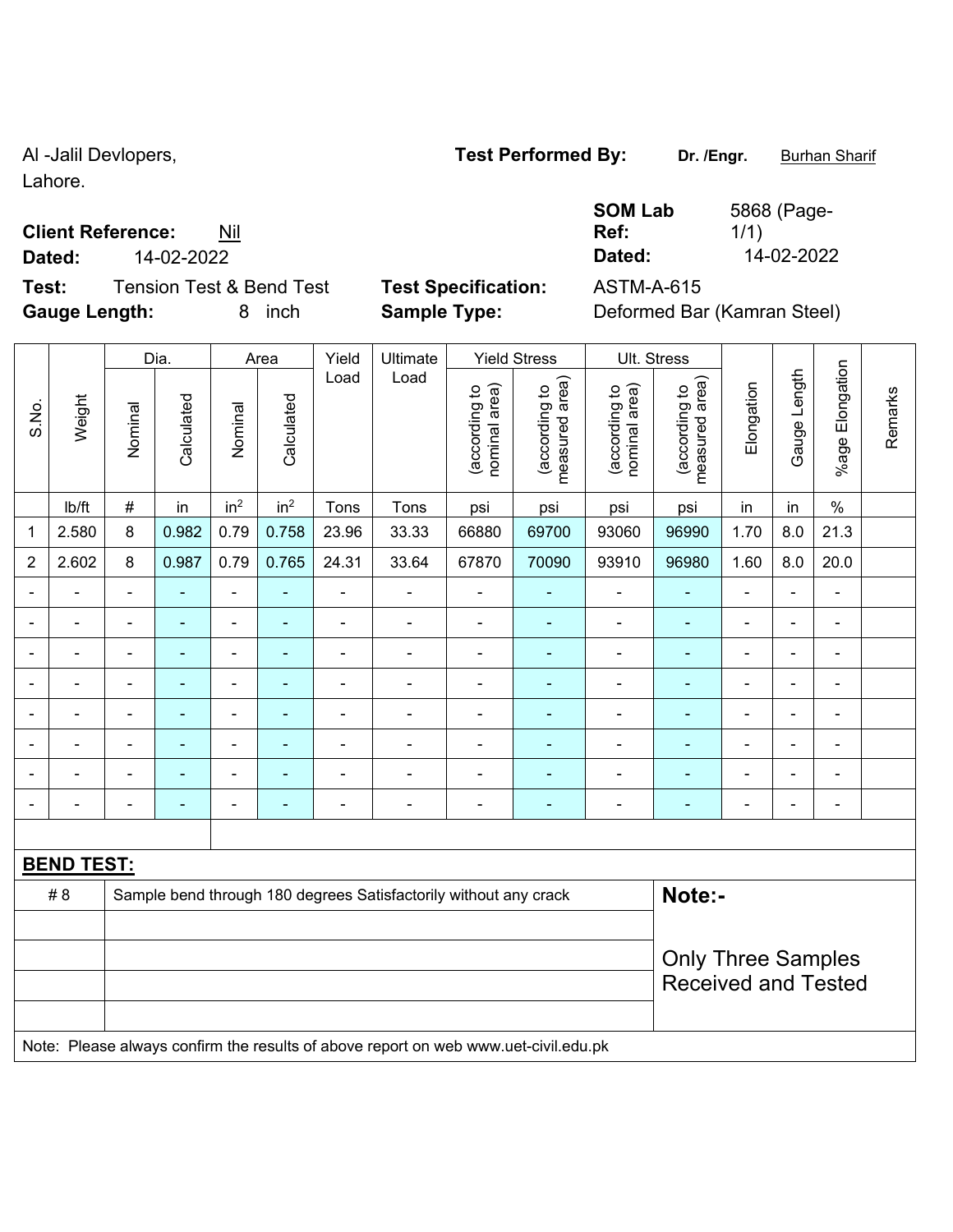Sub Divisional officer, **Test Performed By:** Dr. /Engr. **Amina Rajpoot Canadia** Reserve the Music of Test Performed By:

HSD No.1 Lhr.(Emergency Work/Special Repair Of Side Drain Near Ac Shalimar Office GT Rd Lhr)

|                      | <b>Client Reference:</b> | 26/SDO-I                            |                            | <b>SOM Lab</b><br>Ref: | 5869 (Page-<br>1/1) |
|----------------------|--------------------------|-------------------------------------|----------------------------|------------------------|---------------------|
| Dated:               | 03-02-2022               |                                     |                            | Dated:                 | 14-02-2022          |
| Test:                |                          | <b>Tension Test &amp; Bend Test</b> | <b>Test Specification:</b> | <b>ASTM-A-615</b>      |                     |
| <b>Gauge Length:</b> |                          | inch<br>8.                          | <b>Sample Type:</b>        | Deformed Bar           |                     |

|                |                          |                | Dia.                     |                 | Area            | Yield          | Ultimate                                                                            |                                | <b>Yield Stress</b>             |                                | Ult. Stress                     |                              |                          |                          |         |
|----------------|--------------------------|----------------|--------------------------|-----------------|-----------------|----------------|-------------------------------------------------------------------------------------|--------------------------------|---------------------------------|--------------------------------|---------------------------------|------------------------------|--------------------------|--------------------------|---------|
| S.No.          | Weight                   | Nominal        | Calculated               | Nominal         | Calculated      | Load           | Load                                                                                | nominal area)<br>(according to | (according to<br>measured area) | nominal area)<br>(according to | measured area)<br>(according to | Elongation                   | Gauge Length             | %age Elongation          | Remarks |
|                | lb/ft                    | $\#$           | in                       | in <sup>2</sup> | in <sup>2</sup> | Tons           | Tons                                                                                | psi                            | psi                             | psi                            | psi                             | in                           | in                       | $\%$                     |         |
| 1              | 0.654                    | 4              | 0.494                    | 0.20            | 0.192           | 5.66           | 8.63                                                                                | 62390                          | 64990                           | 95210                          | 99180                           | 1.00                         | 8.0                      | 12.5                     |         |
| $\overline{2}$ | 0.673                    | 4              | 0.502                    | 0.20            | 0.198           | 7.75           | 9.63                                                                                | 85430                          | 86300                           | 106230                         | 107300                          | 1.00                         | 8.0                      | 12.5                     |         |
| $\blacksquare$ | $\overline{\phantom{a}}$ | $\blacksquare$ | $\blacksquare$           | $\blacksquare$  | $\blacksquare$  | $\blacksquare$ | $\blacksquare$                                                                      | $\blacksquare$                 | $\blacksquare$                  | $\blacksquare$                 | $\blacksquare$                  | ÷,                           | $\overline{a}$           | $\blacksquare$           |         |
|                | $\frac{1}{2}$            | $\blacksquare$ | $\blacksquare$           | $\blacksquare$  | $\blacksquare$  | $\blacksquare$ | $\blacksquare$                                                                      | ÷,                             | $\blacksquare$                  | $\blacksquare$                 | $\blacksquare$                  | $\qquad \qquad \blacksquare$ | $\blacksquare$           | $\overline{\phantom{a}}$ |         |
|                | $\blacksquare$           | $\blacksquare$ | $\blacksquare$           | $\blacksquare$  | $\blacksquare$  | ä,             | $\overline{\phantom{a}}$                                                            | $\overline{\phantom{a}}$       | $\blacksquare$                  | $\blacksquare$                 | $\blacksquare$                  | $\blacksquare$               | $\blacksquare$           | $\blacksquare$           |         |
|                | ÷                        |                | $\blacksquare$           | ÷               | $\blacksquare$  | $\blacksquare$ | $\blacksquare$                                                                      | $\overline{a}$                 | ÷                               | ÷                              | ۰                               | ۰                            | $\blacksquare$           | $\blacksquare$           |         |
|                |                          |                | $\blacksquare$           | $\blacksquare$  |                 |                | $\blacksquare$                                                                      | $\blacksquare$                 | $\blacksquare$                  | $\blacksquare$                 | ۰                               |                              | ٠                        | $\blacksquare$           |         |
|                | L.                       |                | $\blacksquare$           | $\blacksquare$  | ٠               | $\blacksquare$ | $\blacksquare$                                                                      | Ē,                             | ä,                              | Ē,                             |                                 | $\blacksquare$               | $\blacksquare$           | ä,                       |         |
|                | $\blacksquare$           |                | $\overline{\phantom{a}}$ | $\overline{a}$  |                 | $\blacksquare$ | $\overline{\phantom{a}}$                                                            | Ē,                             | $\overline{a}$                  | ÷                              | $\blacksquare$                  | ۰                            | $\overline{\phantom{0}}$ | $\blacksquare$           |         |
| $\blacksquare$ | Ē,                       | ä,             | $\blacksquare$           | ÷               | $\blacksquare$  | L,             | $\blacksquare$                                                                      | $\overline{\phantom{a}}$       | $\blacksquare$                  | $\blacksquare$                 | $\blacksquare$                  | $\qquad \qquad \blacksquare$ | ÷,                       | $\blacksquare$           |         |
|                |                          |                |                          |                 |                 |                |                                                                                     |                                |                                 |                                |                                 |                              |                          |                          |         |
|                | <b>BEND TEST:</b>        |                |                          |                 |                 |                |                                                                                     |                                |                                 |                                |                                 |                              |                          |                          |         |
|                | --                       |                | No Bend test performed   |                 |                 |                |                                                                                     |                                |                                 |                                | Note:-                          |                              |                          |                          |         |
|                |                          |                |                          |                 |                 |                |                                                                                     |                                |                                 |                                |                                 |                              |                          |                          |         |
|                |                          |                |                          |                 |                 |                |                                                                                     |                                |                                 |                                | <b>Only Two Samples</b>         |                              |                          |                          |         |
|                |                          |                |                          |                 |                 |                |                                                                                     |                                |                                 |                                | <b>Received and Tested</b>      |                              |                          |                          |         |
|                |                          |                |                          |                 |                 |                |                                                                                     |                                |                                 |                                |                                 |                              |                          |                          |         |
|                |                          |                |                          |                 |                 |                | Note: Please always confirm the results of above report on web www.uet-civil.edu.pk |                                |                                 |                                |                                 |                              |                          |                          |         |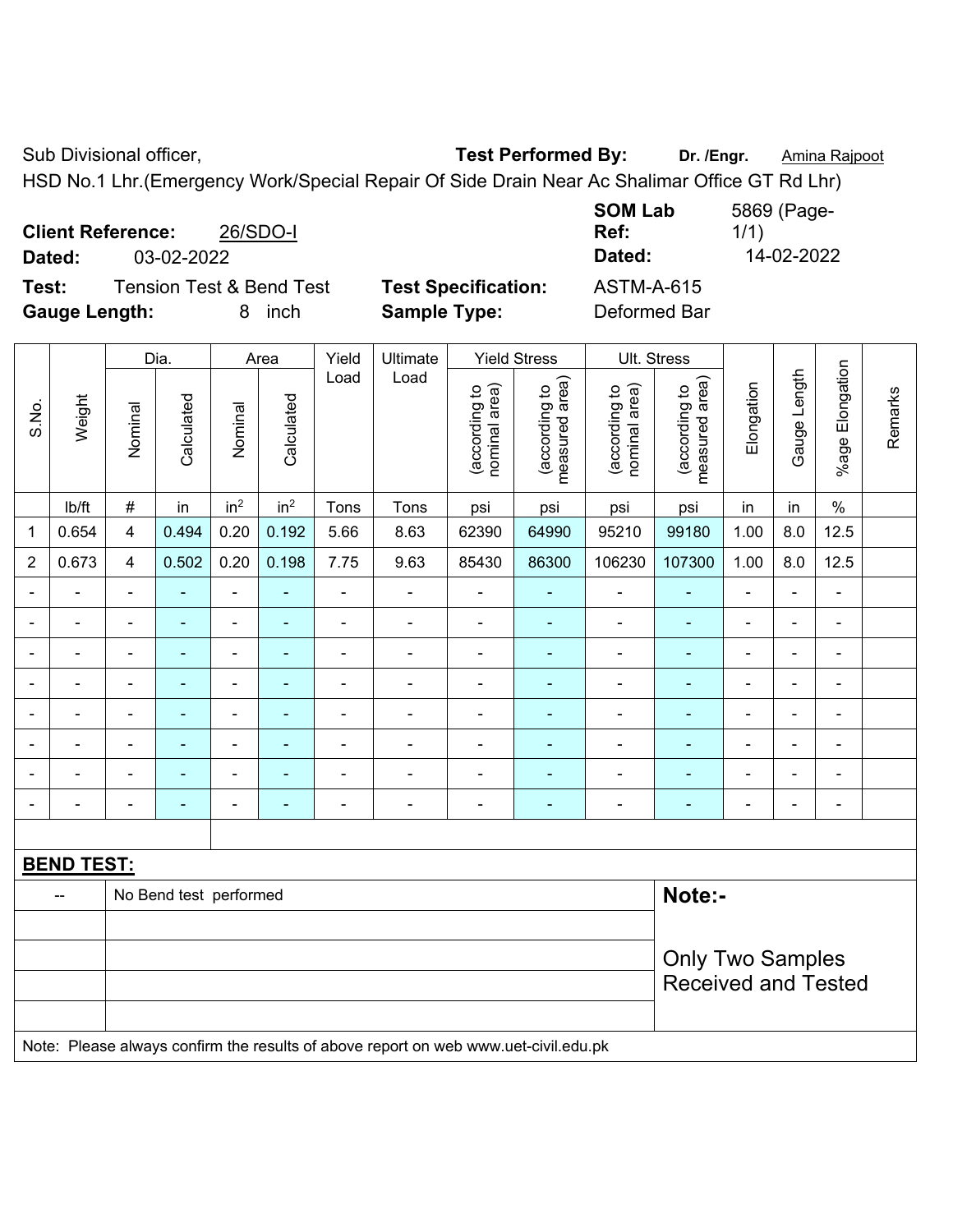Engr. Muhammad Younas **Test Performed By: Dr. /Engr.** Amina Rajpoot

RE Nespak QABP,SKP.(Infrastructure Devl.Of Quaid-E-Azam Business Park On Motorway M-2)

| <b>Client Reference:</b> | 4163/11/MY/01/155 |
|--------------------------|-------------------|
|                          |                   |

**Test:** Tension Test & Bend Test **Test Specification:** ASTM-A-615 **Gauge Length:** 8 inch **Sample Type:** Deformed Bar (Faizan Steel)

**SOM Lab Ref:**  5870 (Page-1/1) **Dated:** 09-02-2022 **Dated:** 14-02-2022

|                          |                   | Yield<br>Ultimate<br><b>Yield Stress</b><br>Dia.<br>Area<br>Load<br>Load |                |                 |                 |                |                                                                                     |                                |                                 |                                | Ult. Stress                     |                              |                |                       |         |
|--------------------------|-------------------|--------------------------------------------------------------------------|----------------|-----------------|-----------------|----------------|-------------------------------------------------------------------------------------|--------------------------------|---------------------------------|--------------------------------|---------------------------------|------------------------------|----------------|-----------------------|---------|
| S.No.                    | Weight            | Nominal                                                                  | Calculated     | Nominal         | Calculated      |                |                                                                                     | nominal area)<br>(according to | (according to<br>measured area) | nominal area)<br>(according to | (according to<br>measured area) | Elongation                   | Gauge Length   | Elongation<br>$%$ age | Remarks |
|                          | lb/ft             | $\#$                                                                     | in             | in <sup>2</sup> | in <sup>2</sup> | Tons           | Tons                                                                                | psi                            | psi                             | psi                            | psi                             | in                           | in             | $\frac{0}{0}$         |         |
| 1                        | 2.592             | 8                                                                        | 0.985          | 0.79            | 0.762           | 25.08          | 33.05                                                                               | 70010                          | 72580                           | 92260                          | 95650                           | 1.30                         | 8.0            | 16.3                  |         |
| $\overline{2}$           | 2.586             | 8                                                                        | 0.984          | 0.79            | 0.760           | 24.77          | 32.79                                                                               | 69160                          | 71880                           | 91550                          | 95160                           | 1.10                         | 8.0            | 13.8                  |         |
| 3                        | 1.453             | 6                                                                        | 0.737          | 0.44            | 0.427           | 16.92          | 21.63                                                                               | 84820                          | 87400                           | 108420                         | 111730                          | 1.00                         | 8.0            | 12.5                  |         |
| 4                        | 1.452             | 6                                                                        | 0.737          | 0.44            | 0.427           | 15.19          | 20.34                                                                               | 76130                          | 78450                           | 101940                         | 105040                          | 1.10                         | 8.0            | 13.8                  |         |
| $\blacksquare$           | $\blacksquare$    | $\blacksquare$                                                           | ÷,             | ÷,              | ۰               | ä,             | ÷                                                                                   | $\blacksquare$                 | $\blacksquare$                  | $\blacksquare$                 | $\blacksquare$                  | $\blacksquare$               | ÷,             | ä,                    |         |
|                          |                   |                                                                          | $\blacksquare$ | $\blacksquare$  | ٠               | $\blacksquare$ | ÷                                                                                   | $\blacksquare$                 | ÷                               | $\blacksquare$                 | ÷,                              |                              | $\blacksquare$ | $\overline{a}$        |         |
|                          |                   | $\blacksquare$                                                           |                | ۰               |                 |                | $\blacksquare$                                                                      | $\blacksquare$                 | $\blacksquare$                  | $\blacksquare$                 | $\blacksquare$                  |                              |                | $\overline{a}$        |         |
| $\blacksquare$           |                   | $\blacksquare$                                                           |                | ÷               |                 | $\blacksquare$ | ä,                                                                                  | $\blacksquare$                 | $\blacksquare$                  | $\blacksquare$                 |                                 |                              | $\blacksquare$ | $\blacksquare$        |         |
| $\overline{\phantom{a}}$ |                   | $\blacksquare$                                                           |                | ÷,              | ۰               | Ē,             | ÷                                                                                   | $\blacksquare$                 | ÷                               | $\blacksquare$                 | $\blacksquare$                  | $\blacksquare$               | $\blacksquare$ | $\blacksquare$        |         |
| $\blacksquare$           | $\blacksquare$    | $\blacksquare$                                                           | $\blacksquare$ | $\overline{a}$  | ۰               | $\overline{a}$ | ÷                                                                                   | $\blacksquare$                 | $\overline{\phantom{0}}$        | $\qquad \qquad \blacksquare$   | $\blacksquare$                  | $\qquad \qquad \blacksquare$ | $\blacksquare$ | $\overline{a}$        |         |
|                          |                   |                                                                          |                |                 |                 |                |                                                                                     |                                |                                 |                                |                                 |                              |                |                       |         |
|                          | <b>BEND TEST:</b> |                                                                          |                |                 |                 |                |                                                                                     |                                |                                 |                                |                                 |                              |                |                       |         |
|                          | # 8               | Sample bend through 180 degrees Satisfactorily without any crack         |                |                 |                 |                |                                                                                     |                                |                                 |                                | Note:-                          |                              |                |                       |         |
|                          | #6                |                                                                          |                |                 |                 |                | Sample bend through 180 degrees Satisfactorily without any crack                    |                                |                                 |                                |                                 |                              |                |                       |         |
|                          |                   |                                                                          |                |                 |                 |                |                                                                                     |                                |                                 |                                | <b>Only Six Samples</b>         |                              |                |                       |         |
|                          |                   |                                                                          |                |                 |                 |                |                                                                                     |                                |                                 |                                | <b>Received and Tested</b>      |                              |                |                       |         |
|                          |                   |                                                                          |                |                 |                 |                |                                                                                     |                                |                                 |                                |                                 |                              |                |                       |         |
|                          |                   |                                                                          |                |                 |                 |                | Note: Please always confirm the results of above report on web www.uet-civil.edu.pk |                                |                                 |                                |                                 |                              |                |                       |         |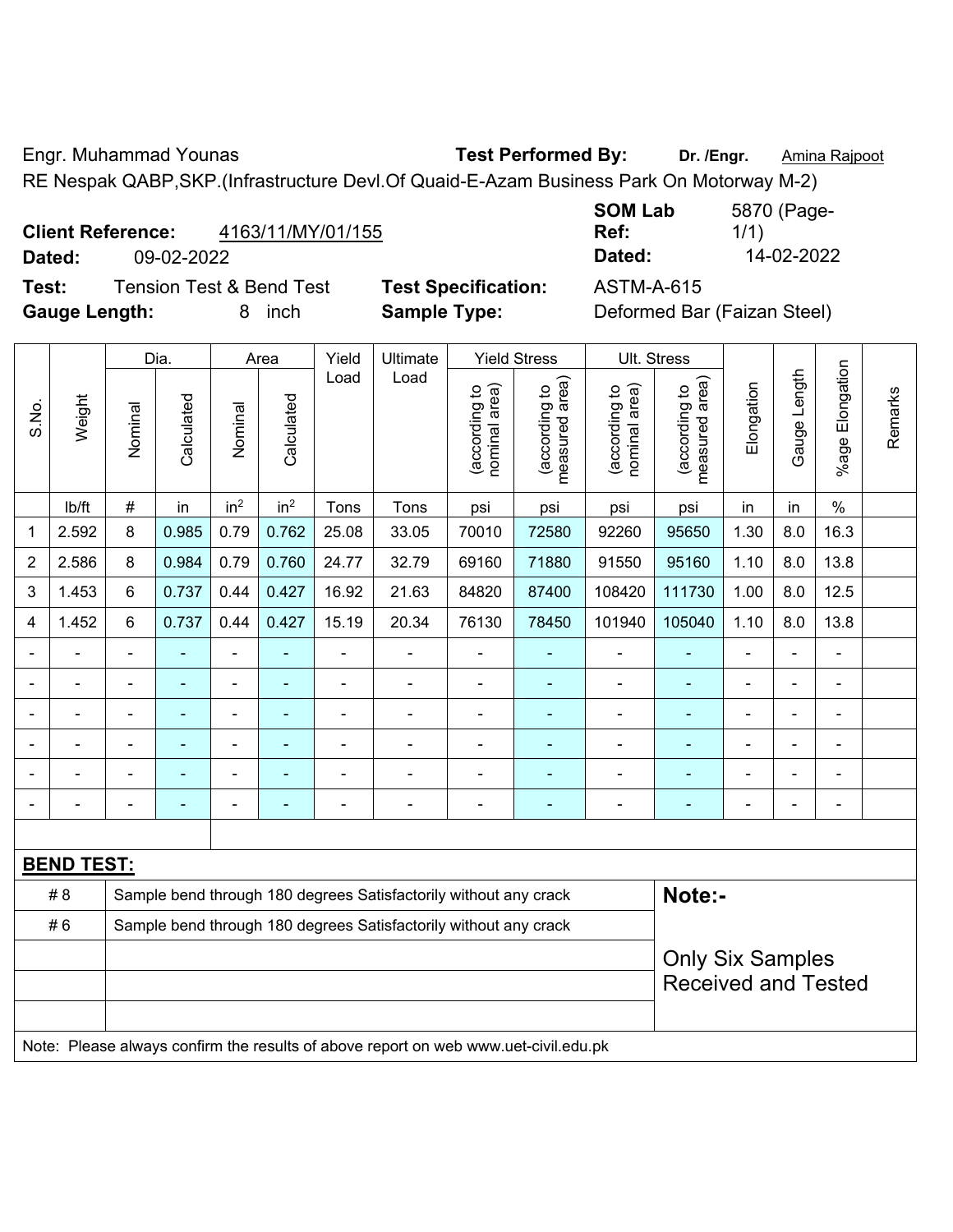Sarfarz Rasheed **Test Performed By:** Dr. /Engr. **Amina Rajpoot Carrier Contrary Contrary Amina Rajpoot** GM Projects Ittefaq Building Solution Pvt.Ltd.(Allied bank At Faisalabad)

| <b>Client Reference:</b><br>Dated: | 14-02-2022                          | IBS/CED/AB-02 |                            | <b>SOM Lab</b><br>Ref:<br>Dated: | 5871 (Page-<br>1/1)<br>14-02-2022 |
|------------------------------------|-------------------------------------|---------------|----------------------------|----------------------------------|-----------------------------------|
| Test:                              | <b>Tension Test &amp; Bend Test</b> |               | <b>Test Specification:</b> | ASTM-A-615                       |                                   |
| <b>Gauge Length:</b>               |                                     | inch          | <b>Sample Type:</b>        | Deformed Bar                     |                                   |

|                |                   |                | Dia.       |                 | Area            | Yield          | Ultimate                                                                            |                                | <b>Yield Stress</b>             | Ult. Stress                    |                                 |                          |                |                          |         |
|----------------|-------------------|----------------|------------|-----------------|-----------------|----------------|-------------------------------------------------------------------------------------|--------------------------------|---------------------------------|--------------------------------|---------------------------------|--------------------------|----------------|--------------------------|---------|
| S.No.          | Weight            | Nominal        | Calculated | Nominal         | Calculated      | Load           | Load                                                                                | nominal area)<br>(according to | (according to<br>measured area) | nominal area)<br>(according to | (according to<br>measured area) | Elongation               | Gauge Length   | Elongation<br>$%$ age    | Remarks |
|                | lb/ft             | $\#$           | in         | in <sup>2</sup> | in <sup>2</sup> | Tons           | Tons                                                                                | psi                            | psi                             | psi                            | psi                             | in                       | in             | $\%$                     |         |
| 1              | 1.050             | 5              | 0.627      | 0.31            | 0.309           | 9.65           | 12.92                                                                               | 68680                          | 68900                           | 91890                          | 92180                           | 1.30                     | 8.0            | 16.3                     |         |
| 2              | 1.059             | 5              | 0.629      | 0.31            | 0.311           | 9.35           | 12.69                                                                               | 66500                          | 66290                           | 90290                          | 90000                           | 1.00                     | 8.0            | 12.5                     |         |
| $\blacksquare$ | $\blacksquare$    | $\blacksquare$ | ÷,         | $\blacksquare$  | ä,              | $\blacksquare$ | $\blacksquare$                                                                      | $\blacksquare$                 | ÷                               | ÷,                             | $\blacksquare$                  | $\blacksquare$           | $\blacksquare$ | $\blacksquare$           |         |
|                | $\blacksquare$    | $\blacksquare$ | ÷,         | $\frac{1}{2}$   | ٠               | $\blacksquare$ | $\frac{1}{2}$                                                                       | $\blacksquare$                 | ٠                               | $\overline{\phantom{0}}$       | $\blacksquare$                  | ÷                        | ÷,             | $\blacksquare$           |         |
|                | $\blacksquare$    | $\blacksquare$ | ÷,         | $\frac{1}{2}$   | ÷               | $\blacksquare$ | $\frac{1}{2}$                                                                       | ÷,                             | $\blacksquare$                  | $\qquad \qquad \blacksquare$   | $\blacksquare$                  | ÷                        | ÷,             | $\blacksquare$           |         |
|                |                   | $\blacksquare$ | L,         | ä,              | L,              | ä,             | $\blacksquare$                                                                      | $\blacksquare$                 | ä,                              | ÷                              | ä,                              |                          | ä,             | ä,                       |         |
|                |                   | $\blacksquare$ |            | ä,              |                 |                | $\blacksquare$                                                                      | $\blacksquare$                 |                                 | ÷                              | ä,                              |                          | $\blacksquare$ | L,                       |         |
| $\blacksquare$ |                   | $\blacksquare$ | ۰          | ÷               | ÷               | $\blacksquare$ | $\blacksquare$                                                                      | $\overline{\phantom{0}}$       | $\overline{\phantom{0}}$        | $\overline{\phantom{0}}$       | -                               | $\overline{\phantom{0}}$ | $\blacksquare$ | $\blacksquare$           |         |
|                |                   |                | ÷,         | ÷               | ۰               | $\blacksquare$ | $\blacksquare$                                                                      | $\blacksquare$                 | $\overline{\phantom{0}}$        | $\blacksquare$                 | -                               | $\blacksquare$           | $\blacksquare$ | $\overline{\phantom{a}}$ |         |
|                |                   | $\blacksquare$ | ÷,         | ۰               | ÷               | $\blacksquare$ | $\blacksquare$                                                                      | $\blacksquare$                 | $\blacksquare$                  | $\qquad \qquad \blacksquare$   | $\blacksquare$                  | $\blacksquare$           | $\blacksquare$ | $\blacksquare$           |         |
|                |                   |                |            |                 |                 |                |                                                                                     |                                |                                 |                                |                                 |                          |                |                          |         |
|                | <b>BEND TEST:</b> |                |            |                 |                 |                |                                                                                     |                                |                                 |                                |                                 |                          |                |                          |         |
|                | #5                |                |            |                 |                 |                | Sample bend through 180 degrees Satisfactorily without any crack                    |                                |                                 |                                | Note:-                          |                          |                |                          |         |
|                |                   |                |            |                 |                 |                |                                                                                     |                                |                                 |                                |                                 |                          |                |                          |         |
|                |                   |                |            |                 |                 |                |                                                                                     |                                |                                 |                                | <b>Only Three Samples</b>       |                          |                |                          |         |
|                |                   |                |            |                 |                 |                |                                                                                     |                                |                                 |                                | <b>Received and Tested</b>      |                          |                |                          |         |
|                |                   |                |            |                 |                 |                |                                                                                     |                                |                                 |                                |                                 |                          |                |                          |         |
|                |                   |                |            |                 |                 |                | Note: Please always confirm the results of above report on web www.uet-civil.edu.pk |                                |                                 |                                |                                 |                          |                |                          |         |